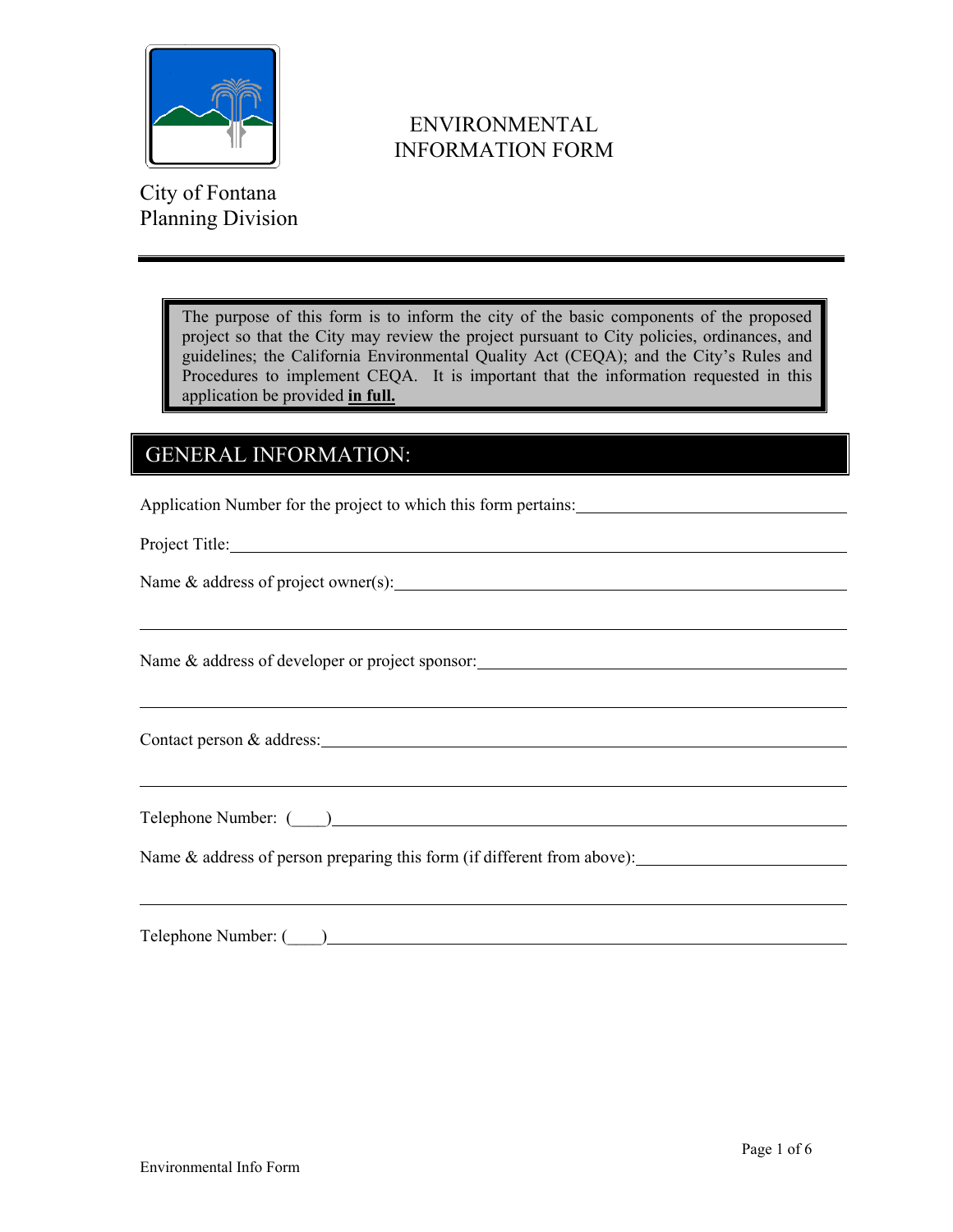## PROJECT INFORMATION AND DESCRIPTION:

- 1. Provide a set of color photographs which show representative views into the site from the north, south east, and west; views into and from the site from the primary access points which serve the site; and representative views of significant features from the site. Include a map showing location of each photograph.
- 2. Project location (describe):
- 3. Assessors Parcel Number(s):
- 4. Gross site area (ac/sq.ft.):
- 5. Net site area (total site size minus area of public streets and proposed dedication):
- 6. Describe any proposed General Plan Amendment or Zone Change which would affect the project site (attach additional sheet if necessary):
- 7. Square Footage of Structure(s):

8. Number of floors of construction:

- 9. Include a description of all permits which will be necessary from the city and other governmental agencies in order to fully implement the project:
- 10. Describe the physical setting of the site as it exists before the project, including information on topography, soil stability, plants and animals, mature trees, trails and roads, drainage courses, and scenic aspects. Describe any existing structures on site (including age and condition) and the use of the structures. Attach photographs of significant features described. In addition, site sources of information (i.e. geological and/ or hydrologic studies, biotic and archeological surveys, traffic studies):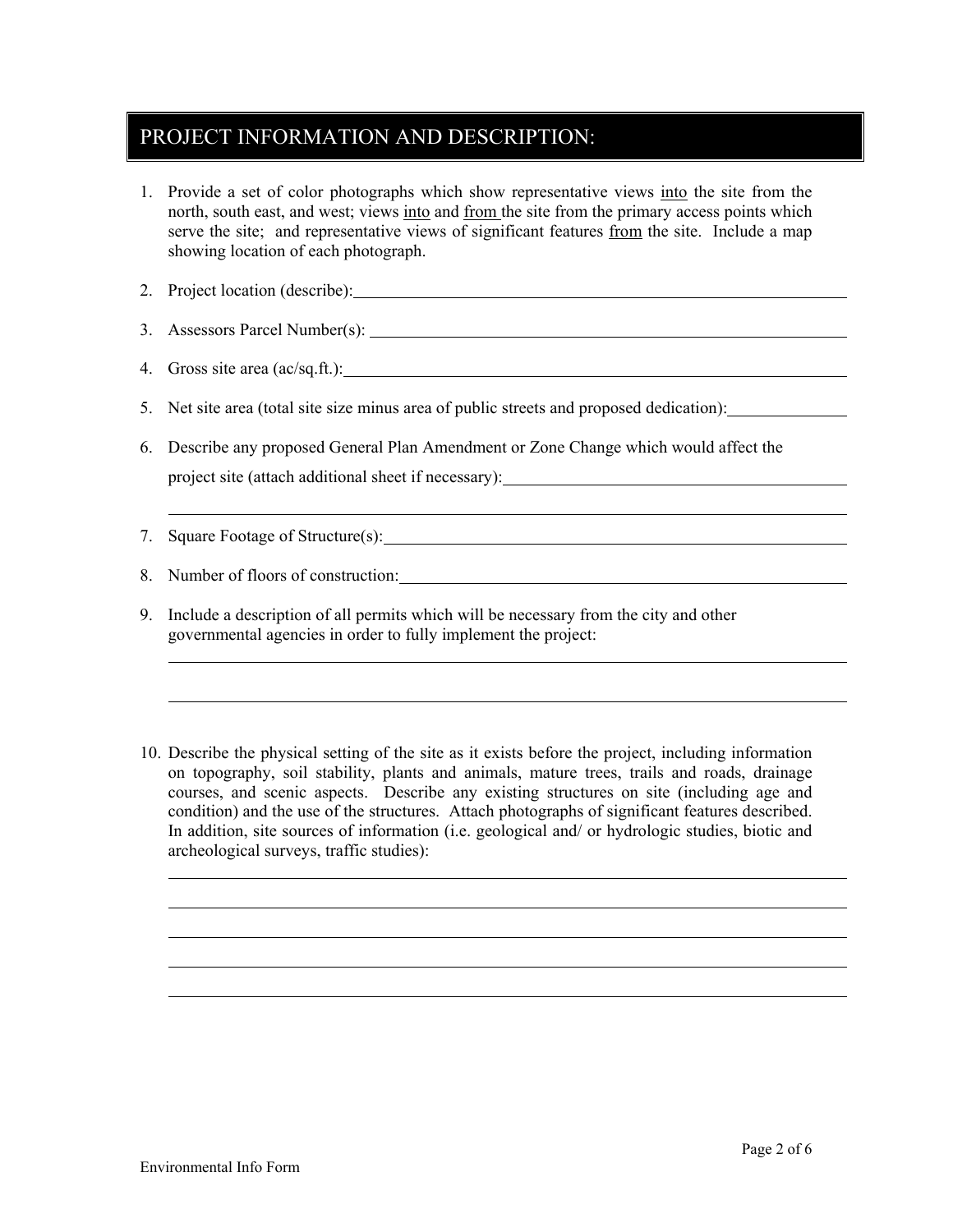11. Describe the known cultural and/ or historic aspects of the site. Site all sources of information (books, published reports, and oral history):

12. Describe any noise sources and their levels that now affect the site (i.e. aircraft, roadways noise etc.); and how they will affect proposed uses:

13. Describe the proposed project in detail. This should provide an adequate description of the site in terms of ultimate use, which will result from the proposed project. Indicate if there are proposed phases for development, the extent of development with each phase, and the anticipated completion of each increment. (Attach additional sheets if necessary):

14. Describe the surrounding properties, including information on plants and animals and any cultural, historical, or scenic aspects. Indicate the type of land use (residential, commercial, etc.), intensity of land use (single-family, multi-family, commercial, industrial, etc.) and scale of development (height, frontage, setback, rear yard, etc):

<u> 1989 - Johann Stoff, amerikansk politiker (d. 1989)</u>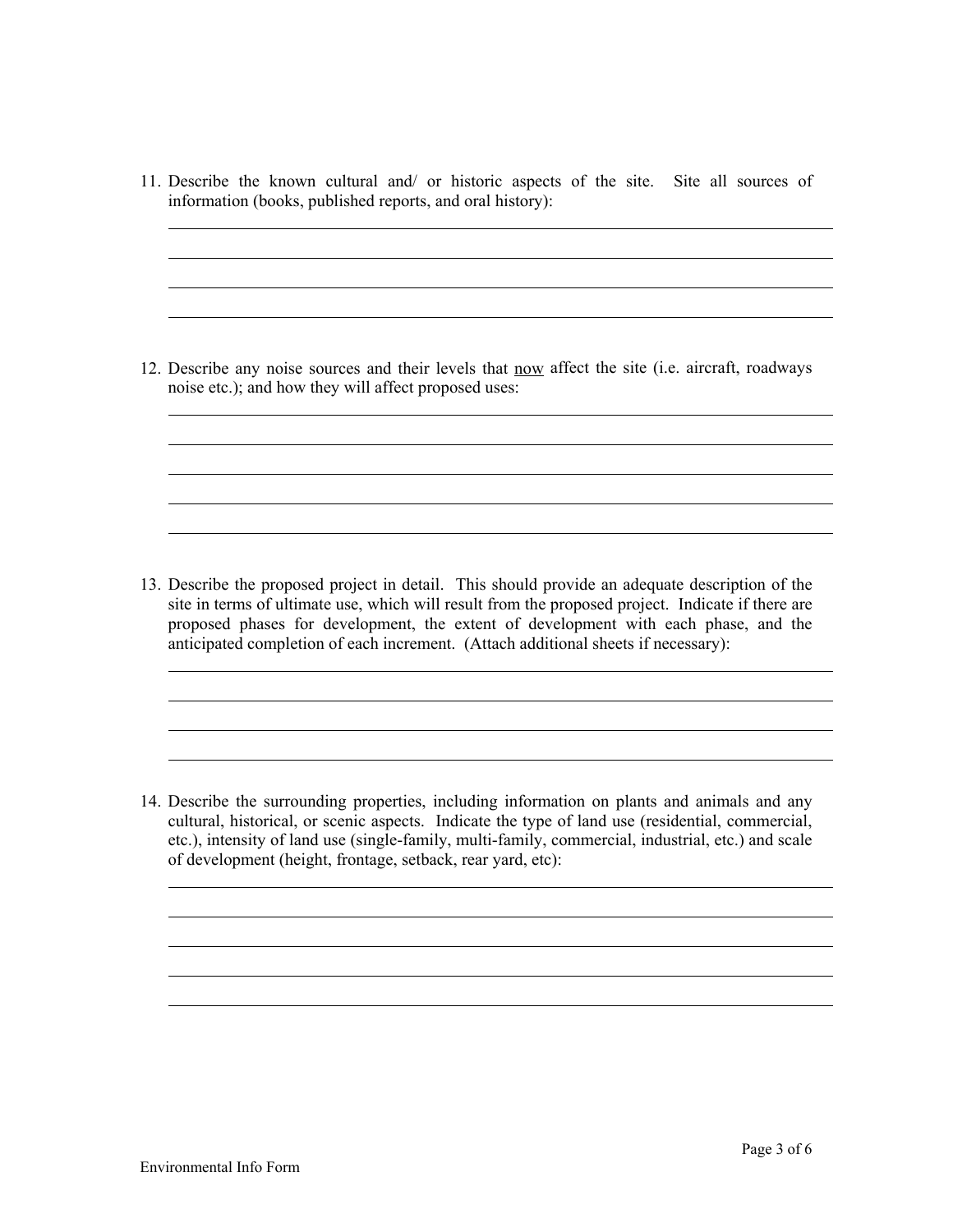15. Will the proposed project change the pattern, scale or character of the surrounding general area of the project? 16. Indicate the type of short-term and long-term noise to be generated, including source and amount. How will these noise levels affect adjacent properties and on-site uses? What methods of soundproofing are proposed? 17. Indicate proposed removals and /or replacements of mature or scenic trees: 18. Indicate any bodies of water (including domestic water supplies) into which the site drains:

## *RESIDENTIAL PROJECTS*

19. Number of residential units:

Detached (indicate range of parcel sizes, minimum lot size and maximum lot size):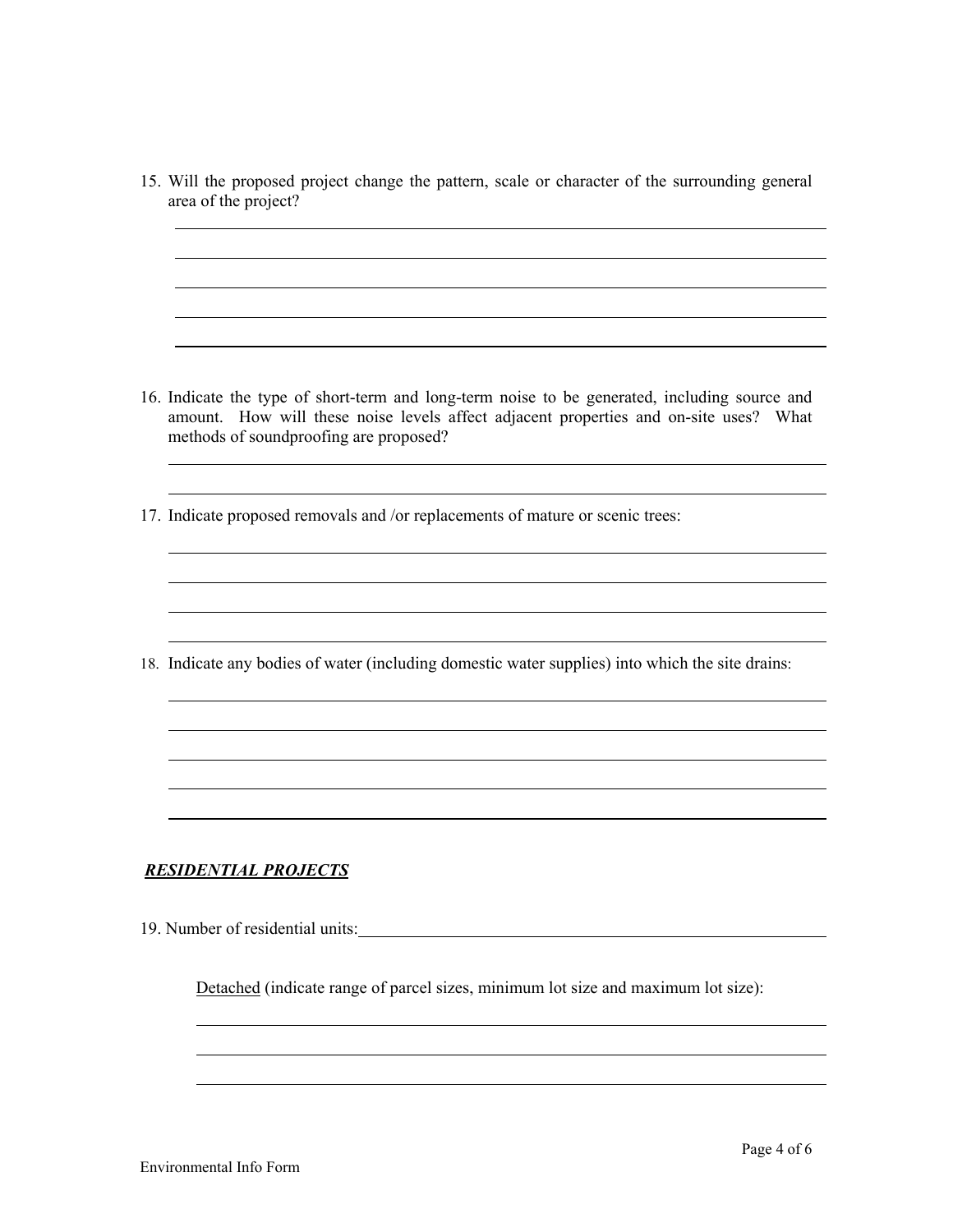| Attached (indicate whether units are rental or for sale): |  |  |  |  |  |  |  |
|-----------------------------------------------------------|--|--|--|--|--|--|--|
|-----------------------------------------------------------|--|--|--|--|--|--|--|

|                                  |                                                                                | Sale Price (s) $\quad \bullet$ $\qquad \qquad$ to $\bullet$                                        |  |
|----------------------------------|--------------------------------------------------------------------------------|----------------------------------------------------------------------------------------------------|--|
|                                  |                                                                                | Rent (per mo.) $\frac{1}{2}$ to $\frac{1}{2}$ to $\frac{1}{2}$ to $\frac{1}{2}$                    |  |
|                                  | 21. Specific number of bedrooms by unit type:                                  |                                                                                                    |  |
|                                  |                                                                                |                                                                                                    |  |
|                                  |                                                                                |                                                                                                    |  |
|                                  | COMMERCIAL, INDUSTRIAL, AND INSTITUTIONAL PROJECTS                             |                                                                                                    |  |
|                                  |                                                                                | 22. Describe type of use(s) and major function(s) of commercial, industrial or institutional uses: |  |
|                                  |                                                                                |                                                                                                    |  |
|                                  |                                                                                |                                                                                                    |  |
|                                  |                                                                                |                                                                                                    |  |
|                                  |                                                                                |                                                                                                    |  |
|                                  | 23. Total floor area of commercial, industrial, or institutional uses by type: |                                                                                                    |  |
|                                  |                                                                                |                                                                                                    |  |
|                                  |                                                                                |                                                                                                    |  |
|                                  |                                                                                |                                                                                                    |  |
|                                  |                                                                                |                                                                                                    |  |
|                                  |                                                                                |                                                                                                    |  |
|                                  |                                                                                |                                                                                                    |  |
| 24. Indicate hours of operation: |                                                                                |                                                                                                    |  |